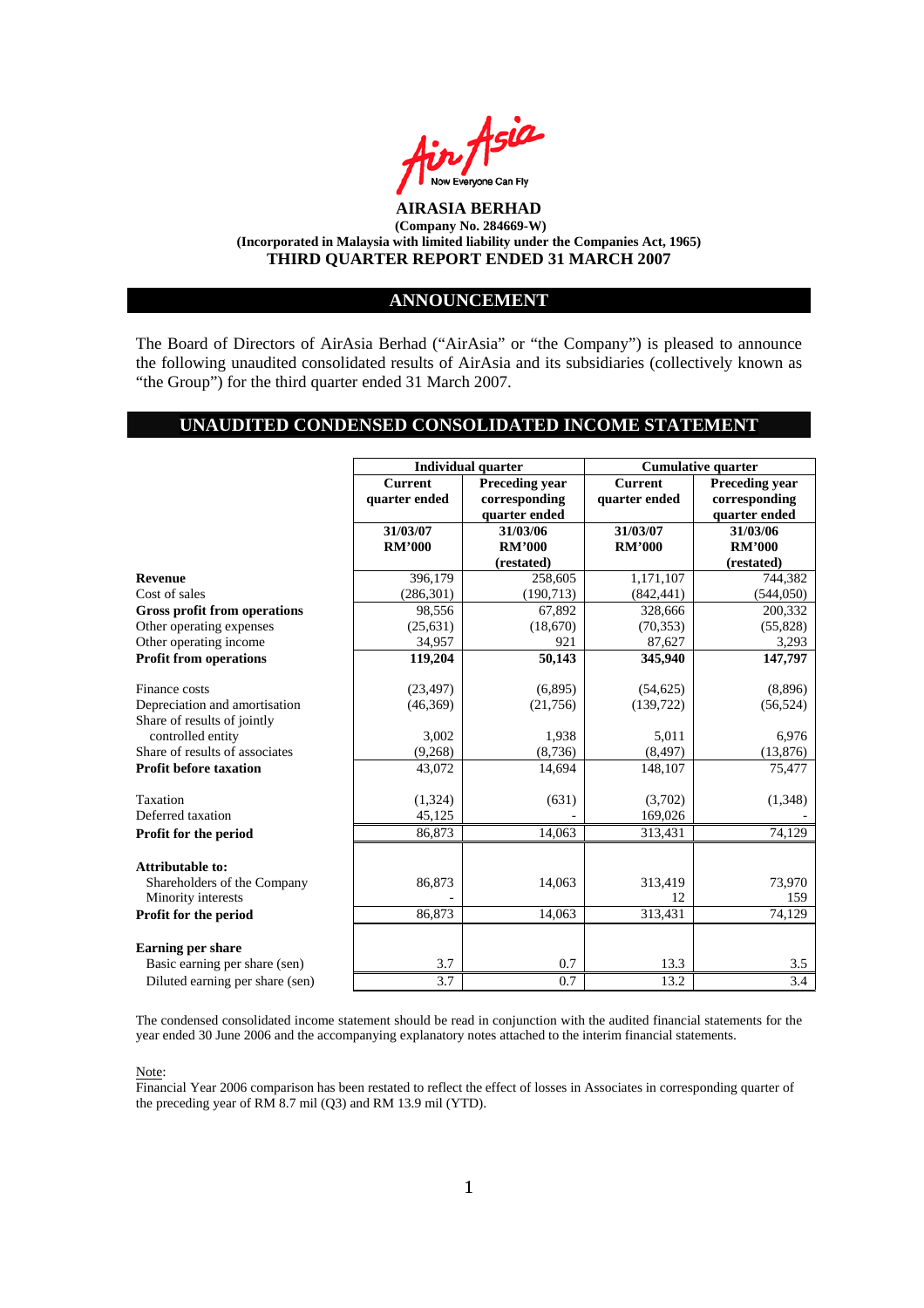

# **CONDENSED CONSOLIDATED BALANCE SHEET AS AT 31 March 2007**

|                                                  | Unaudited as at end of | Unaudited as at preceding |
|--------------------------------------------------|------------------------|---------------------------|
|                                                  | current quarter        | financial year end        |
|                                                  | 31/03/07               | 30/06/06                  |
|                                                  | <b>RM'000</b>          | <b>RM'000</b>             |
|                                                  |                        | (restated)                |
| <b>Non current assets</b>                        |                        |                           |
| Property, plant and equipment                    | 2,641,798              | 1,261,993                 |
| Interest in jointly controlled entity            | 18,308                 | 13,299                    |
| Investment in associates                         | 21,812                 | 14,919                    |
| Other investments                                | 69                     | 78                        |
| Goodwill                                         | 8,738                  | 8,738                     |
| Deferred expenditure                             | 1,979                  | 1,278                     |
| Deferred Tax Asset                               | 284,086                | 115,060                   |
| Long term prepayments                            | 34,506                 | 35,110                    |
|                                                  | 3,011,296              | 1,450,475                 |
| <b>Current assets</b>                            |                        |                           |
| Inventories (at cost)                            | 11,245                 | 10,578                    |
| Other investments                                | 30,696                 | 30,696                    |
| Trade and other receivables                      | 346,756                | 276,838                   |
| Deposit on aircraft purchase                     | 317,952                | 268,634                   |
| Amount due from a jointly controlled entity      | 17,604                 | 26,750                    |
| Amount due from associates                       | (965)                  | 6,795                     |
| Deposits, bank and cash balances                 | 660,127                | 425,641                   |
|                                                  | 1,383,415              | 1,045,932                 |
| <b>Current liabilities</b>                       |                        |                           |
| Trade and other payables                         | 689,689                | 267,081                   |
| Borrowings (secured)                             | 295,844                | 265,360                   |
| Hire-purchase payables                           | 172                    | 153                       |
| Current tax liabilities                          | 3,879                  | 1,295                     |
|                                                  | 989,584                | 533,889                   |
| <b>Net current assets</b>                        | 393,831                | 512,043                   |
|                                                  |                        |                           |
| <b>Non current liabilities</b>                   |                        |                           |
| Borrowings (secured)                             | 1,905,422              | 787,276                   |
| Hire-purchase payables                           | 153                    | 288                       |
| Deferred tax liabilities                         |                        |                           |
|                                                  | 1,905,575              | 787,564                   |
|                                                  |                        |                           |
|                                                  | 1,499,552              | $\overline{1,174,954}$    |
|                                                  |                        |                           |
| <b>Equity</b>                                    |                        |                           |
| Share capital<br>Reserves                        | 235,683                | 234,649                   |
|                                                  | 1,263,830              | 940,278                   |
| Total equity attributable to shareholders of the | 1,499,513              | 1,174,927                 |
| Company                                          |                        |                           |
| <b>Minority interests</b>                        | 39                     | 27                        |
| <b>Total equity</b>                              | 1,499,552              | 1,174,954                 |
| Net assets per share attributable to ordinary    |                        |                           |
| equity holders of the Company (RM)               | 0.64                   | 0.50                      |

The condensed consolidated balance sheet should be read in conjunction with the audited financial statements for the year ended 30 June 2006 and the accompanying explanatory notes attached to the interim financial statements.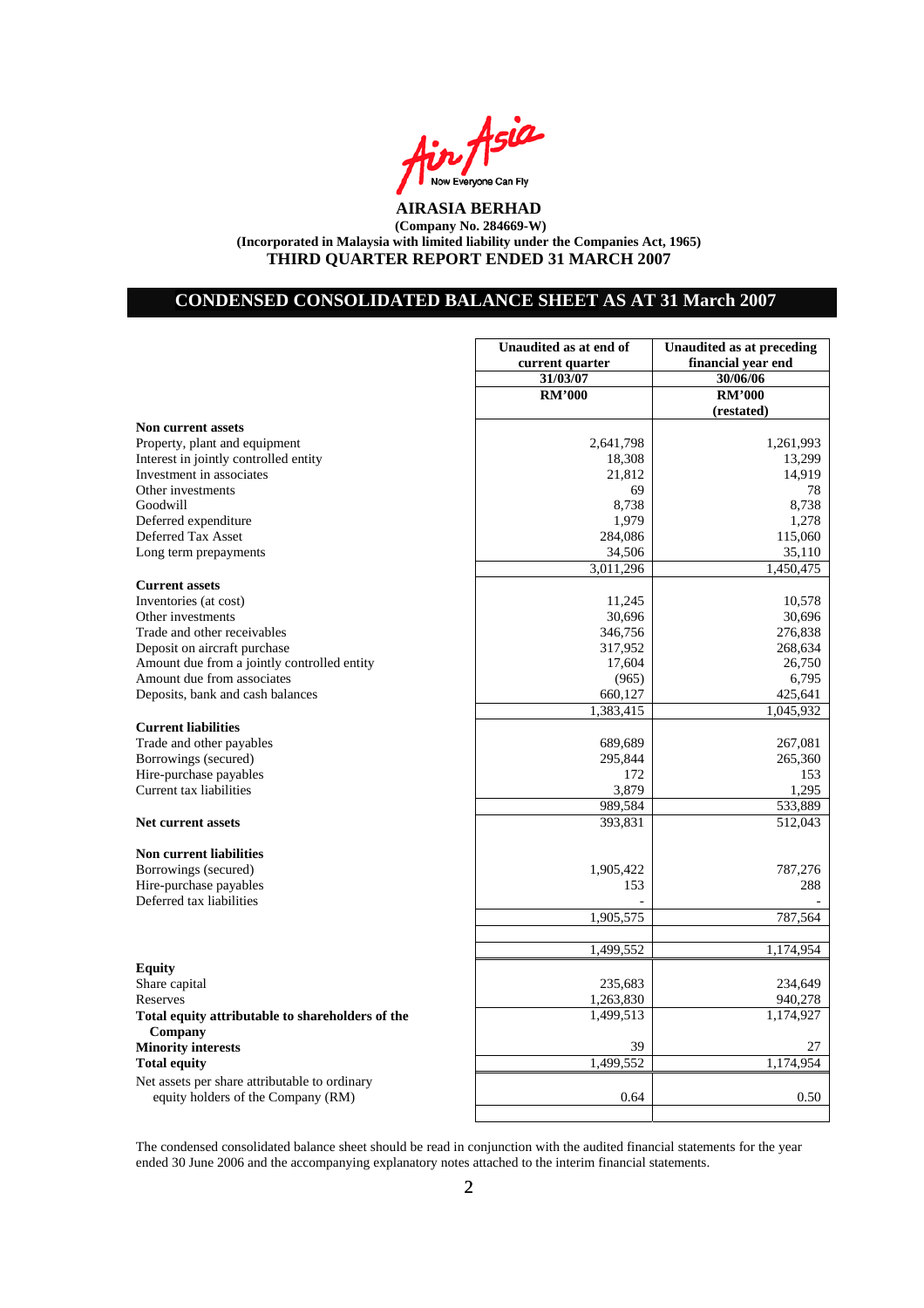

## **UNAUDITED CONDENSED CONSOLIDATED CASH FLOW STATEMENTS**

|                                                              | <b>Current period ended</b> | <b>Preceding year</b> |
|--------------------------------------------------------------|-----------------------------|-----------------------|
|                                                              |                             | corresponding quarter |
|                                                              |                             | ended                 |
|                                                              | 31/03/07                    | 31/03/06              |
|                                                              | <b>RM'000</b>               | <b>RM'000</b>         |
|                                                              |                             | (restated)            |
| <b>Cash flows from operating activities</b>                  |                             |                       |
| Profit before taxation                                       | 148,107                     | 60,783                |
| Adjustments:                                                 |                             |                       |
| Share of results of a jointly controlled entity              | (5,011)                     | (5,038)               |
| Share of results of associates                               | 8,497                       | 2,094                 |
| Interest expense                                             | (74,083)                    | 2,001                 |
| Property, plant and equipment                                |                             |                       |
| - Depreciation                                               | 139,722                     | 34,768                |
| Amortisation of deferred expenditure                         | (701)                       | 919                   |
| Interest income                                              | (19, 459)                   | (4,905)               |
|                                                              | 197,072                     | 90,622                |
| <b>Changes in working capital</b>                            |                             |                       |
| Inventories                                                  | (665)                       | (2,102)               |
| Trade and other receivables                                  | (69, 919)                   | (77, 395)             |
| Trade and other payables                                     | 422,617                     | 60,016                |
|                                                              |                             | 12,676                |
| Intercompany balances                                        | 9,146                       |                       |
| Cash (used in)/generated from operations                     | 558,251                     | 83,817                |
| Interest paid                                                | 74,083                      | (2,001)               |
| Interest received                                            | 19,459                      | 4,905                 |
| Tax paid                                                     | (1,118)                     | (1,104)               |
| Net cash (used in)/from operating activities                 | 650,675                     | 85,617                |
| <b>Cash flows from investing activities</b>                  |                             |                       |
| Property, plant and equipment                                |                             |                       |
| - Additions                                                  | (1,519,526)                 | (372, 663)            |
| Deposit on aircraft purchase                                 | (49,318)                    | (87, 481)             |
| Long term prepayments                                        | 604                         |                       |
| Purchase of investments                                      |                             | (19,340)              |
| Net cash flow on acquisition of subsidiary                   |                             | (1,404)               |
| Advance to associates                                        | (7,630)                     | (38, 216)             |
| Net cash used in investing activities                        | (1,575,870)                 | (519, 104)            |
| <b>Cash flows from financing activities</b>                  |                             |                       |
| Proceeds from allotment of shares                            | 11,167                      | 8.280                 |
| Hire purchase instalments paid                               | (116)                       | (103)                 |
| Borrowings received                                          | 1,417,274                   | 446,451               |
| Repayment of borrowings                                      | (268, 644)                  |                       |
| Fixed deposits pledged as securities                         | (6,135)                     | 2,579                 |
| Net cash from financing activities                           | 1,153,546                   | 457,207               |
| Net increase for the financial year                          | 228,351                     | 23,720                |
| Cash and cash equivalents at beginning of the financial year | 412,907                     | 312,548               |
| *Cash and cash equivalents at end of the financial year      | 641,258                     | 336,268               |
|                                                              |                             |                       |

\* The balance at end of financial period excludes fixed deposits of RM18.9million (2006: RM14.2 million) pledged with licensed bank as securities for banking facilities granted to the Company.

The condensed consolidated cash flow statement should be read in conjunction with the audited financial statements for the year ended 30 June 2006 and the accompanying explanatory notes attached to the interim financial statements.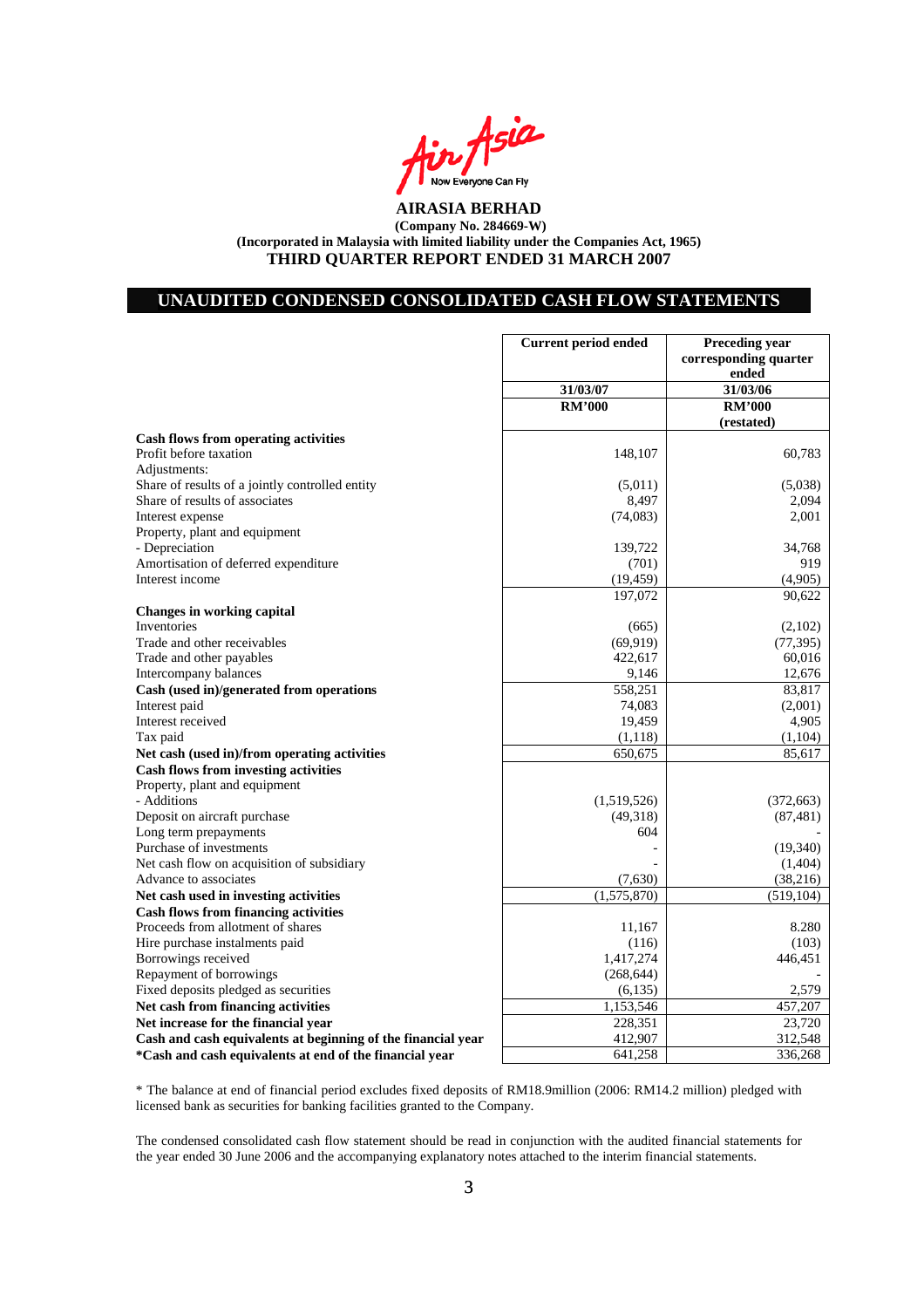

## **UNAUDITED CONDENSED CONSOLIDATED STATEMENT OF CHANGES IN EQUITY**

|                                                                                                                                                  |                            | <b>Issued and fully paid</b><br>ordinary shares of<br>RM0.10 each |                                          | Non-distributable<br><b>Distributable</b>       |                                             |                               |                                                      |                                                |
|--------------------------------------------------------------------------------------------------------------------------------------------------|----------------------------|-------------------------------------------------------------------|------------------------------------------|-------------------------------------------------|---------------------------------------------|-------------------------------|------------------------------------------------------|------------------------------------------------|
|                                                                                                                                                  | Number of<br>shares<br>600 | <b>Nominal</b><br>value<br><b>RM'000</b>                          | <b>Share</b><br>premium<br><b>RM'000</b> | Foreign<br>exchange<br>reserve<br><b>RM'000</b> | <b>Retained</b><br>profits<br><b>RM'000</b> | <b>Total</b><br><b>RM'000</b> | <b>Minority</b><br><b>Interests</b><br><b>RM'000</b> | <b>Total</b><br><b>Equity</b><br><b>RM'000</b> |
| At 1 July 2006,<br>as previously stated                                                                                                          | 2,346,488                  | 234,649                                                           | 708,185                                  | 592                                             | 109,165                                     | 1,052,591                     | 27                                                   | 1,052,618                                      |
| Prior year<br>adjustment<br>-effect of adopting<br><b>FRS 128</b><br>-recognition of<br>Deferred Tax Asset                                       |                            | $\overline{a}$                                                    |                                          |                                                 | (31,253)<br>153,589                         | (31,253)<br>153,589           |                                                      | (31,253)<br>153,589                            |
| At 1 July 2006,<br>as restated<br>Shares pursuant to<br>the Employees'<br><b>Share Option</b><br>Scheme ("ESOS")<br>Profit for the period        | 2,346,488                  | 234,649                                                           | 708,185                                  | 592                                             | 231,501                                     | 1,174,927                     | 27                                                   | 1,174,954                                      |
|                                                                                                                                                  | 10,341                     | 1,034                                                             | 10,133                                   |                                                 | 313,419                                     | 11,167<br>313,419             | 12                                                   | 11,167<br>313,431                              |
| At 31 March 2007                                                                                                                                 | 2,356,829                  | 235,683                                                           | 718,318                                  | 592                                             | 544,920                                     | 1,499,513                     | 39                                                   | 1,499,552                                      |
| At 1 July 2005,<br>as previously stated<br>Prior year<br>adjustment<br>-effect of adopting                                                       | 2,335,031                  | 233,503                                                           | 698,602                                  |                                                 | 20,751                                      | 952,856                       | 15                                                   | 952,871                                        |
| <b>FRS 128</b>                                                                                                                                   |                            |                                                                   |                                          |                                                 | (8, 496)                                    | (8, 496)                      |                                                      | (8, 496)                                       |
| At 1 July 2005, as<br>restated<br>Shares pursuant to<br>the Employees'<br>Share Option<br>Scheme ("ESOS")<br>Profit for the period<br>(restated) | 2,335,031                  | 233,503                                                           | 698,602                                  |                                                 | 12,255                                      | 944,360                       | 15                                                   | 944,375                                        |
|                                                                                                                                                  | 7,667                      | 766                                                               | 7,514                                    |                                                 | 59,907                                      | 8,280<br>59,907               | 159                                                  | 8,280<br>60,066                                |
| At 31 March 2006                                                                                                                                 | 2,342,698                  | 234,269                                                           | 706,116                                  |                                                 | 72,162                                      | 1,012,547                     | 174                                                  | 1,012,721                                      |
|                                                                                                                                                  |                            |                                                                   |                                          |                                                 |                                             |                               |                                                      |                                                |

The condensed consolidated statement of changes in equity should be read in conjunction with the audited financial statements for the year ended 30 June 2006 and the accompanying explanatory notes attached to the interim financial statements.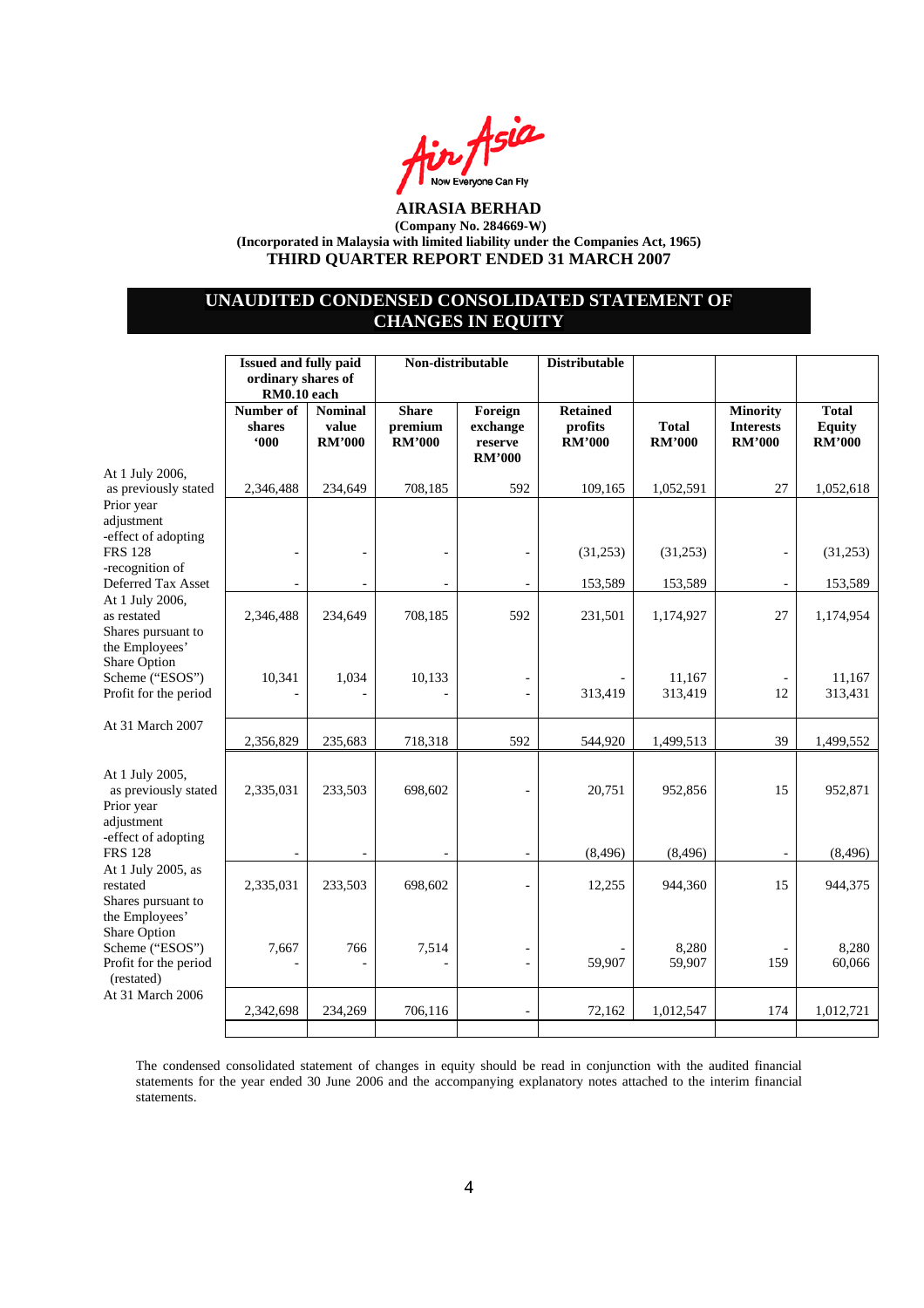

# **KEY OPERATING STATISTICS – 31 March 2007**

|                                        | <b>ACTUAL</b> | <b>ACTUAL</b> |
|----------------------------------------|---------------|---------------|
| PERFORMANCE INDICATORS                 | Q3 FY2007     | Q2 FY2007     |
|                                        |               |               |
|                                        |               |               |
| Passengers carried                     | 2,160,360     | 2,273,405     |
| RPK (million)                          | 2,461         | 2,505         |
| ASK (million)                          | 3,215         | 3,060         |
| Average fares (RM)*                    | 171           | 183           |
| Passenger load factor (%)              | 77%           | 82%           |
| Revenue per ASK (sen)                  | 12.32         | 14.47         |
| Cost per ASK (sen)                     | 10.18         | 10.26         |
| Cost per ASK (sen) non fuel            | 5.95          | 5.61          |
| Sectors flown                          | 17,490        | 17,488        |
| Number of aircraft at period/ year end | 33.00         | 32.00         |
| Average number of aircraft             | 27.84         | 26.98         |

\* Average Fare includes Fuel Surcharge, Admin Fees and Insurance Surcharge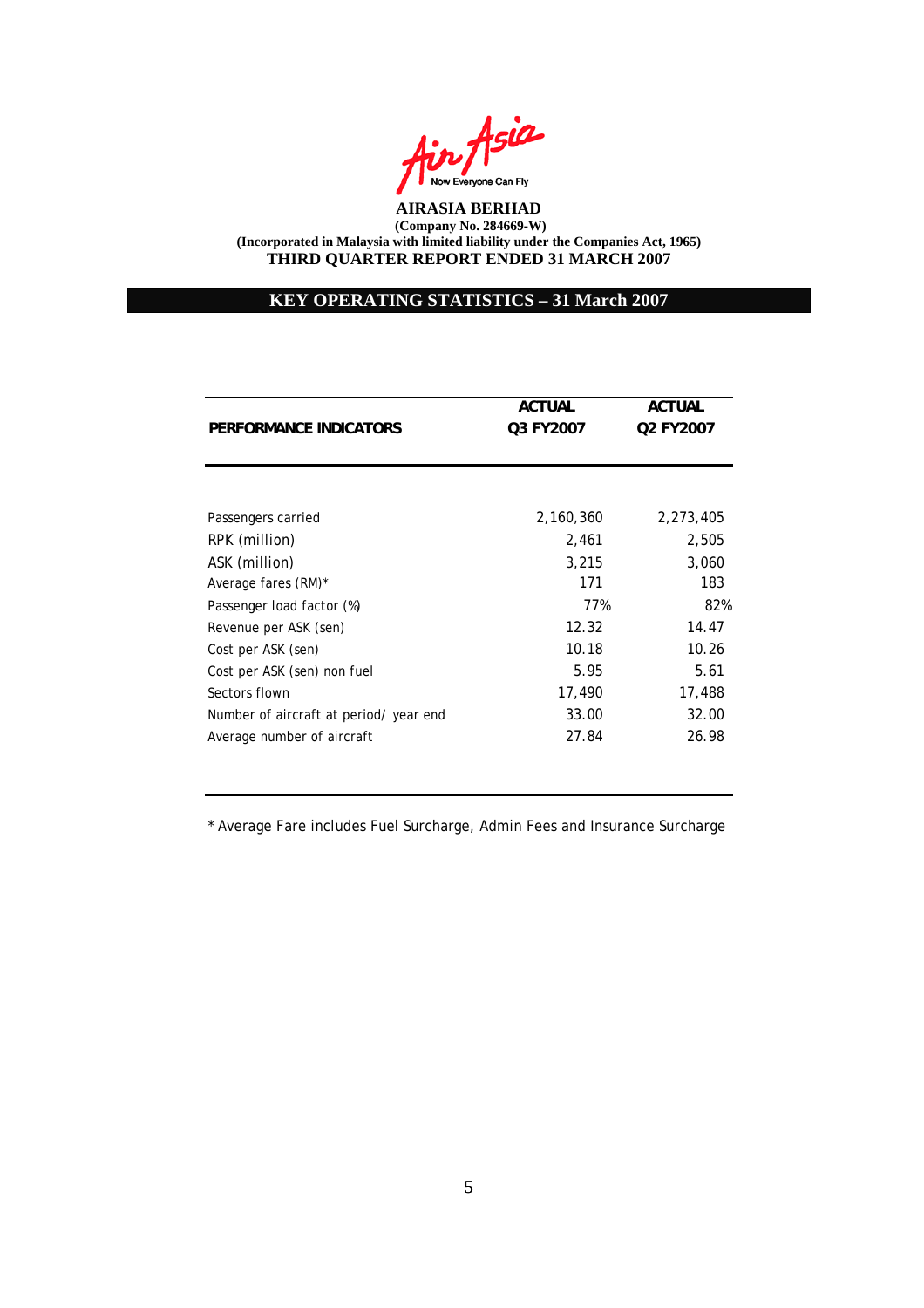

## **UNAUDITED NOTES TO THE ACCOUNTS – 31 MARCH 2007**

#### **1. Basis of preparation**

The interim financial report is unaudited and has been prepared in accordance with Financial Reporting Standard ("FRS") 134: "Interim Financial Reporting" and paragraph 9.22 and Appendix 9B of the Bursa Malaysia Securities Berhad ("Bursa Malaysia") Listing Requirements.

The interim financial statements should be read in conjunction with the audited financial statements of the Group for the financial year ended 30 June 2006. The accounting policies and methods of computation adopted for the interim financial statements are consistent with those adopted for the annual audited financial statements for the financial year ended 30 June 2006, except for the accounting policy changes arising from the adoption of the following new/revised FRS that are effective for the Company's financial period beginning 1 July 2006. Details of these changes in accounting policies are set out in Note 2.

The preparation of an interim financial report in conformity with FRS 134: Interim Financial Reporting, requires management to make judgments, estimates and assumptions that affect the application of policies and reported amounts of assets and liabilities, income and expenses on a year to date basis. Actual results may differ from these estimates.

The interim financial report contains condensed consolidated financial statements and selected explanatory notes. The notes include an explanation of events and transactions that are significant to an understanding of the changes in financial position and performance of the Group since the 2006 annual financial statements. The interim consolidated financial report and notes thereon do not include all of the information required for full set of financial statements prepared in accordance with FRSs.

The financial information relating to the financial year ended 30 June 2006 that is included in the interim consolidated financial report as being previously reported information does not constitute the Company's statutory financial statements for that financial year but is derived from those financial statements other than those that have been restated as a result of the change in accounting policies. Statutory financial statements for the year ended 30 June 2006 are available from the Company's registered office.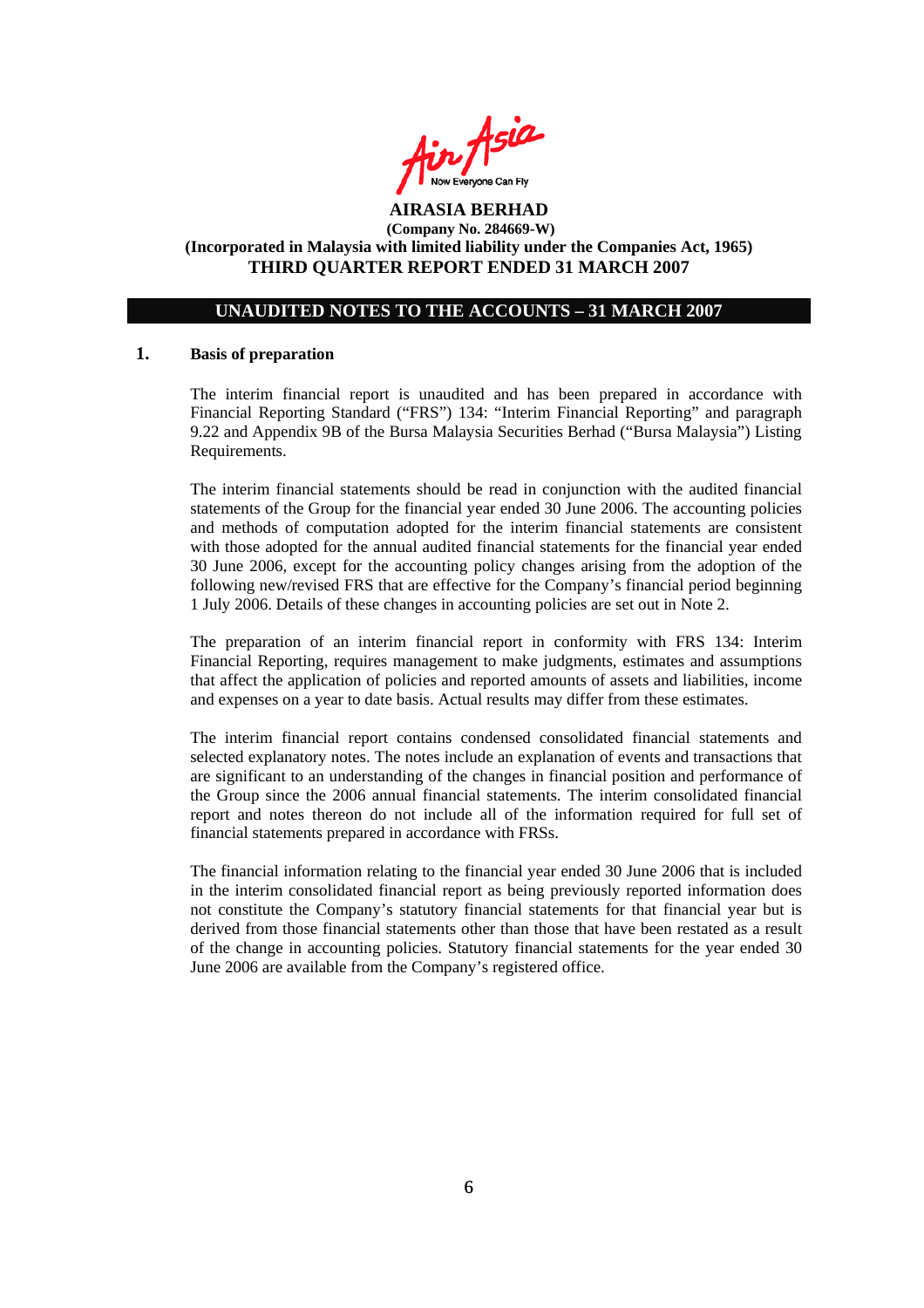

## **UNAUDITED NOTES TO THE ACCOUNTS – 31 MARCH 2007**

#### **2. Changes in accounting policies**

The Malaysian Accounting Standards Board ("MASB") had issued a total of 21 new/revised FRSs, of which 18 are applicable to financial statements for annual periods beginning on or after 1 January 2006.

In the current period, the Group adopted the following new/revised FRSs below, which are relevant to its operations. The 2005 comparatives have been restated as required, in accordance with the relevant requirements.

| FRS 1          | First Time Adoption of Financial Reporting Standards         |
|----------------|--------------------------------------------------------------|
| FRS 2          | <b>Share-based Payment</b>                                   |
| FRS 3          | <b>Business Combinations</b>                                 |
| FRS 5          | Non-Current Assets Held for Sale and Discontinued Operations |
| <b>FRS 101</b> | <b>Presentation of Financial Statements</b>                  |
| <b>FRS 102</b> | Inventories                                                  |
| <b>FRS 108</b> | Accounting Policies, Changes in Estimates and Errors         |
| <b>FRS 110</b> | Events after the Balance Sheet Date                          |
| <b>FRS</b> 116 | Property, Plant and Equipment                                |
| <b>FRS</b> 121 | The Effects of Changes in Foreign Exchange Rates             |
| <b>FRS</b> 127 | <b>Consolidated and Separate Financial Statements</b>        |
| <b>FRS</b> 128 | <b>Investments in Associates</b>                             |
| <b>FRS 131</b> | Interests in Joint Ventures                                  |
| <b>FRS</b> 132 | Financial Instruments: Disclosure and Presentation           |
| <b>FRS</b> 133 | Earnings Per Share                                           |
| <b>FRS</b> 136 | <b>Impairment of Assets</b>                                  |
| <b>FRS</b> 138 | Intangible Assets                                            |
| <b>FRS</b> 140 | <b>Investment Property</b>                                   |

The adoption of the new/revised FRSs did not result in substantial changes to the Group's accounting policies other than the effects of the following FRSs: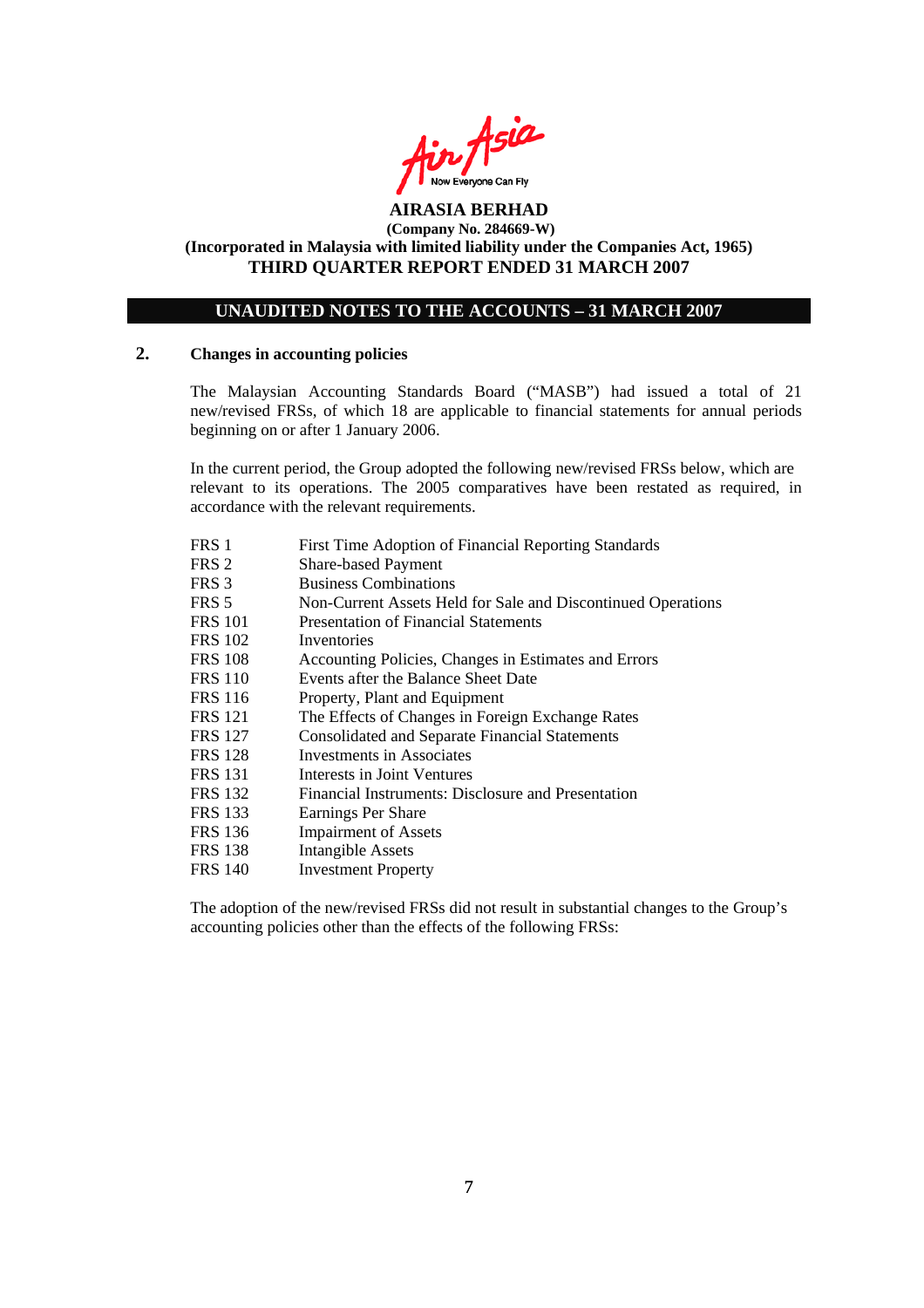

### **UNAUDITED NOTES TO THE ACCOUNTS – 31 MARCH 2007**

#### **2(a) FRS 101: Presentation of Financial Statements and FRS 127 : Consolidated and Separate Financial Statements – Minority interests**

The adoption of the revised FRS 101 has affected the presentation of minority interest and other disclosures. Minority interest is now presented within total equity in the consolidated balance sheet and as an allocation from net profit for the period in the consolidated income statement. The movement of minority interest is now presented in the consolidated statement of changes in equity. The presentation of the comparative financial statements of the Group has been restated to conform with the current period's presentation.

Share of results in associates is now disclosed net of tax and minority interests in the consolidated income statement.

#### **2(b) FRS 116: Property, Plant and Equipment**

In accordance with FRS 116, the assets' residual values, useful lives and depreciation method will be assessed at least at each financial year end.

Residual value of an item of property, plant and equipment is the estimated amount that the Group would currently obtain from disposal of the asset, after deducting the estimated costs of disposal, if the asset were already of the age and in the condition expected at the end of its useful life. If the residual value of an asset increases to an amount equal or greater than the asset's carrying value amount, the assets' depreciation charge will be zero unless and until its residual value subsequently decreases to an amount below the asset carrying amount.

In addition, FRS 116 also requires the Group to determine the depreciation charge separately for each significant part of an item of property, plant and equipment.

The Group has reassessed its estimation of the useful lives and residual values of property, plant and equipment. This change in accounting estimates is applied prospectively and resulted in an increase in depreciation charge of RM28.8 million for the 9 months ended 31<sup>st</sup> March 2007.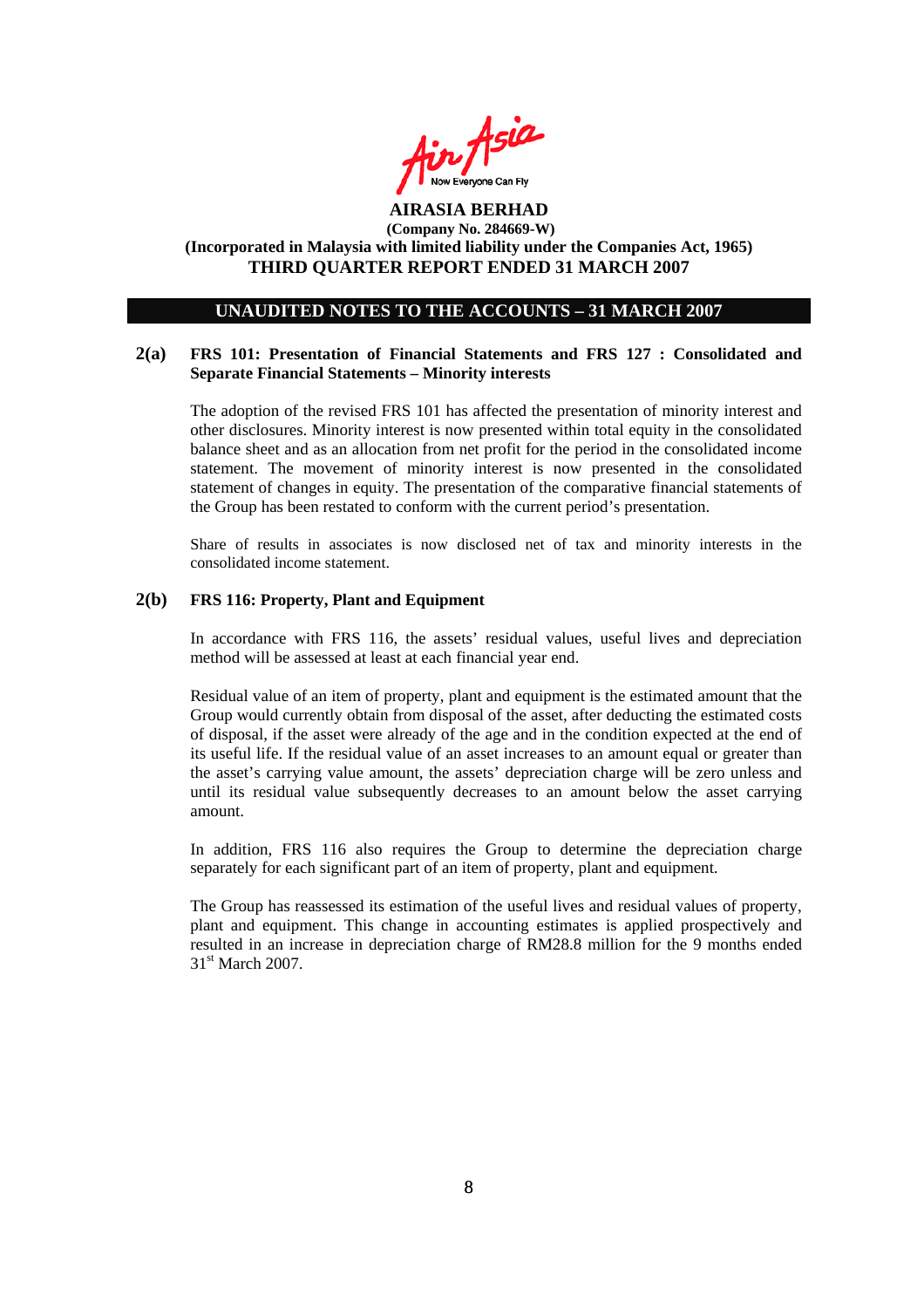

### **UNAUDITED NOTES TO THE ACCOUNTS – 31 MARCH 2007**

The revisions are as follows:

| <b>Changes in useful life</b>                |                                                       |                                                      |
|----------------------------------------------|-------------------------------------------------------|------------------------------------------------------|
| <b>Description</b>                           | <b>Previous</b><br><b>Estimate</b><br>Years           | <b>Revised</b><br><b>Estimate</b><br><b>Years</b>    |
| Aircraft and Engines – component of overhaul | $7 - 25$                                              | $2.3 - 13$                                           |
| Changes in residual value                    | <b>Previous</b><br><b>Estimate</b><br>$\frac{0}{6}$ * | <b>Revised</b><br><b>Estimate</b><br>$\frac{0}{6}$ * |
| Aircraft and Engines                         |                                                       | 10                                                   |

\* - *% of original cost* 

#### **2(c) FRS 128: Investments in Associates**

Previously, the share of losses of investment in associates was equity accounted for by the Group and was limited to the Group's investment in the ordinary share capital of associates.

In accordance with FRS 128, interest in an associate is now defined as "the carrying amount of the investment in the associate under the equity method together with any longterm interests that, in substance, form part of the investor's net investment in the associate".

The Group now equity account for additional share of losses in the associates if there are other long term interests in the associates. This change in accounting policy has been applied retrospectively with effect from  $1<sup>st</sup>$  July, 2006 and the comparatives have been restated.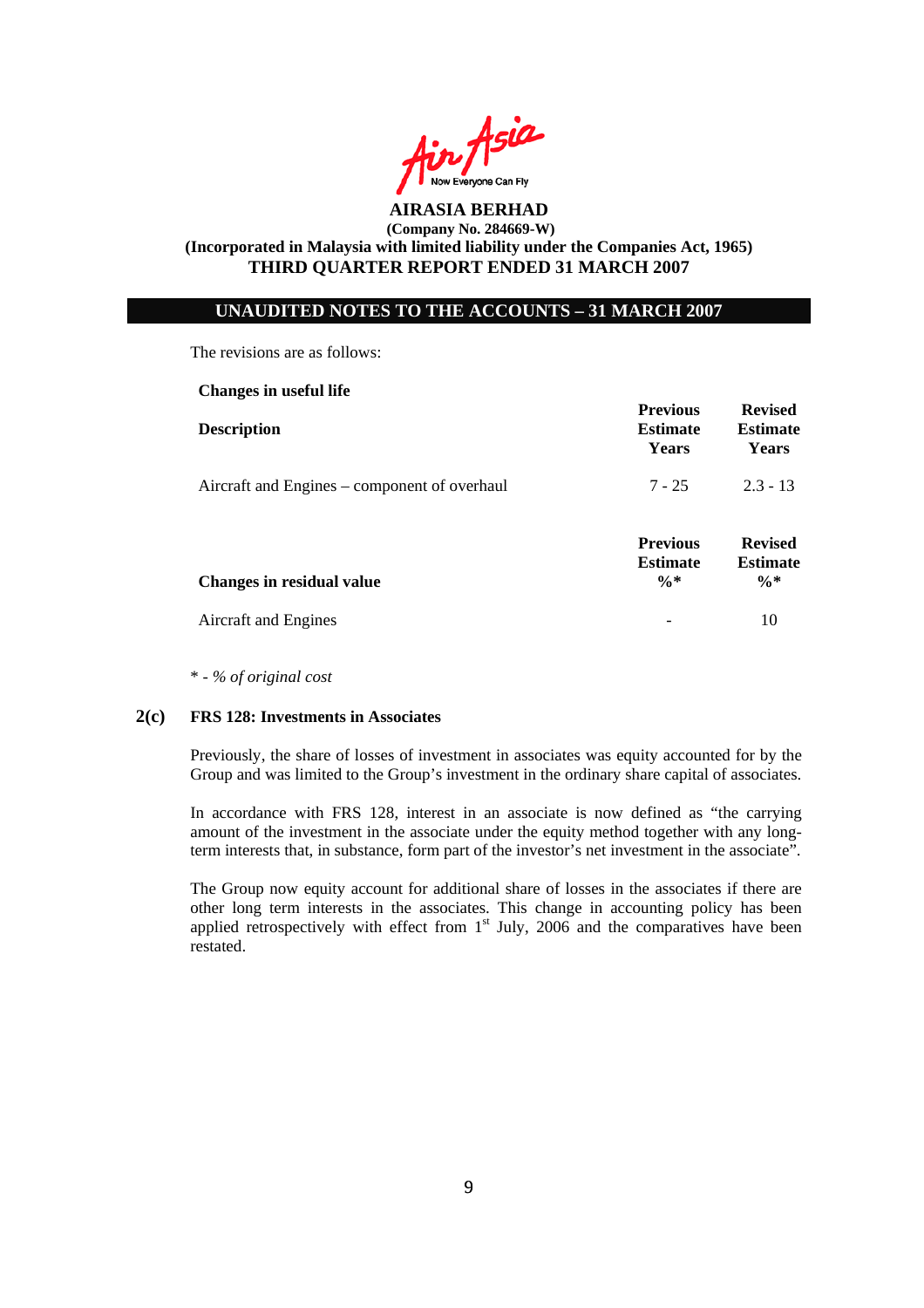

## **UNAUDITED NOTES TO THE ACCOUNTS – 31 MARCH 2007**

#### **2(d) FRS 112 : Income Taxes**

Details of the change in basis of calculating deferred tax is explained in Note 20. This change has been applied retrospectively and the comparatives have been restated in (i) and (ii) below:

#### **(i) Effect on opening balance of total equity at 1 July 2006 (as adjusted)**

The following table sets out the adjustments that have been made to the opening balances at 1 July 2006. This is the effect of retrospective adjustments to the net assets as at 30 June 2006 in respect of Note 2c and 2d above.

#### **Effect of changes in accounting policies (increase/(decrease))**

| <b>RM</b> $(900)$                                                                             | <b>Note</b> | <b>Retained</b><br>profits | Capital and<br>other reserves | <b>Total</b> | <b>Minority</b><br><i>interests</i> | <b>Total</b><br>equity |
|-----------------------------------------------------------------------------------------------|-------------|----------------------------|-------------------------------|--------------|-------------------------------------|------------------------|
| At 1 July 2006                                                                                |             |                            |                               |              |                                     |                        |
| As previously stated                                                                          | 2(c)        | 109,165                    | 943,426                       | 1,052,591    | 27                                  | 1,052,618              |
| Prior period adjustments<br>- effect of adopting FRS 128:<br><b>Investments in Associates</b> |             | (31,253)                   | -                             | (31,253)     |                                     | (31,253)               |
| -effect of change in basis of<br>calculation                                                  |             |                            |                               |              |                                     |                        |
| Deferred Tax                                                                                  |             | 153,589                    |                               | 153,589      |                                     | 153,589                |
| As restated                                                                                   |             | 231,501                    | 943.426                       | 1.174.927    | 27                                  | 1,174,954              |

#### **(ii) Effect on profit after taxation for the nine (9) months ended 31 March 2007 and 31 March 2006 (as adjusted)**

In respect of the nine months period ended 31 March 2007, the following table provides estimates of the extent to which the profits for that period are higher or lower than they would have been had the previous policies still been applied in the interim period, where it is practicable to make such estimates.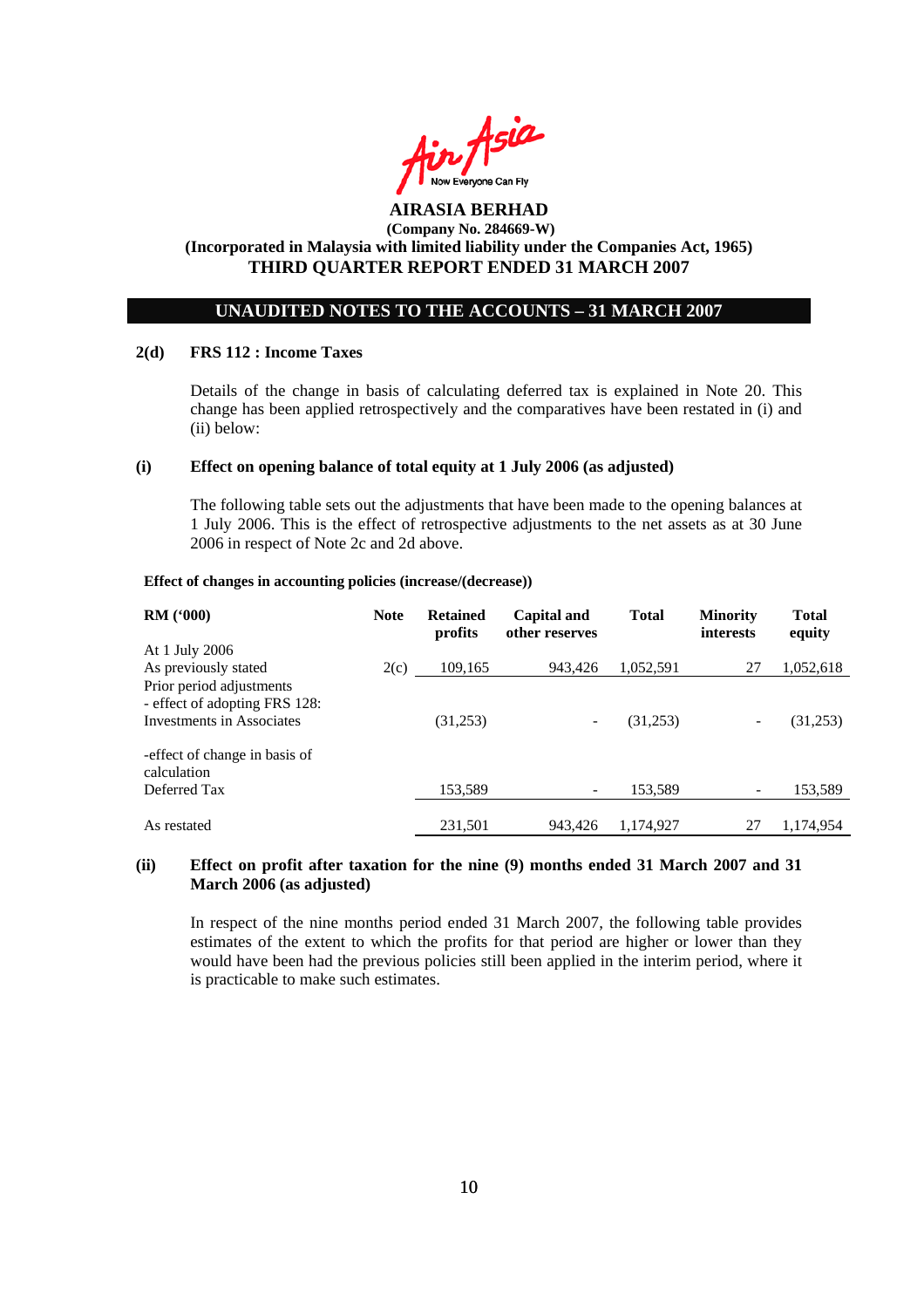

### **UNAUDITED NOTES TO THE ACCOUNTS – 31 MARCH 2007**

In respect of the nine months period ended 31 March 2006, the table discloses the adjustments that have been made to the profits as previously reported for that period, in accordance with the transitional provisions of the respective FRSs.

| Effect of changes in<br>policies<br>accounting<br>(increase/(decrease)) |             | Nine months ended<br>31 March 2007       | Nine months ended<br><b>31 March 2006</b> |              |                                          |                              |              |
|-------------------------------------------------------------------------|-------------|------------------------------------------|-------------------------------------------|--------------|------------------------------------------|------------------------------|--------------|
| <b>RM</b> ('000)                                                        | <b>Note</b> | <b>Shareholders</b><br>of the<br>Company | <b>Minority</b><br>interests              | <b>Total</b> | <b>Shareholders</b><br>of the<br>Company | <b>Minority</b><br>interests | <b>Total</b> |
| <b>FRS 128</b>                                                          |             |                                          |                                           |              |                                          |                              |              |
| Investments in<br>Associates                                            | 2(c)        | (8, 497)                                 |                                           | (8, 497)     | (13, 876)                                |                              | (13, 876)    |
| Total effect for the<br>period                                          |             | (8, 497)                                 |                                           | (8, 497)     | (13, 876)                                | $\overline{\phantom{a}}$     | (13,876)     |
| Effect on earnings per<br>share:                                        |             |                                          |                                           |              |                                          |                              |              |
| - Basic earnings per<br>share (sen)                                     |             |                                          |                                           |              | 1.0                                      |                              | 1.0          |
| - Diluted earnings per<br>share (sen)                                   |             |                                          |                                           |              | 1.0                                      |                              | $1.0\,$      |

#### **3. Auditors' report on preceding annual financial statements**

The auditors have expressed an unqualified opinion on the Group's statutory financial statements for the year ended 30 June 2006 in their report dated 30 October 2006.

#### **4. Seasonality of operations**

AirAsia is basically involved in the provision of air transportation services and thus, is subject to the seasonal demand for air travel. The passenger load factor has dropped from 82% in the previous quarter to 77% in the current quarter under review. This pattern is in line with the expectation of the Group.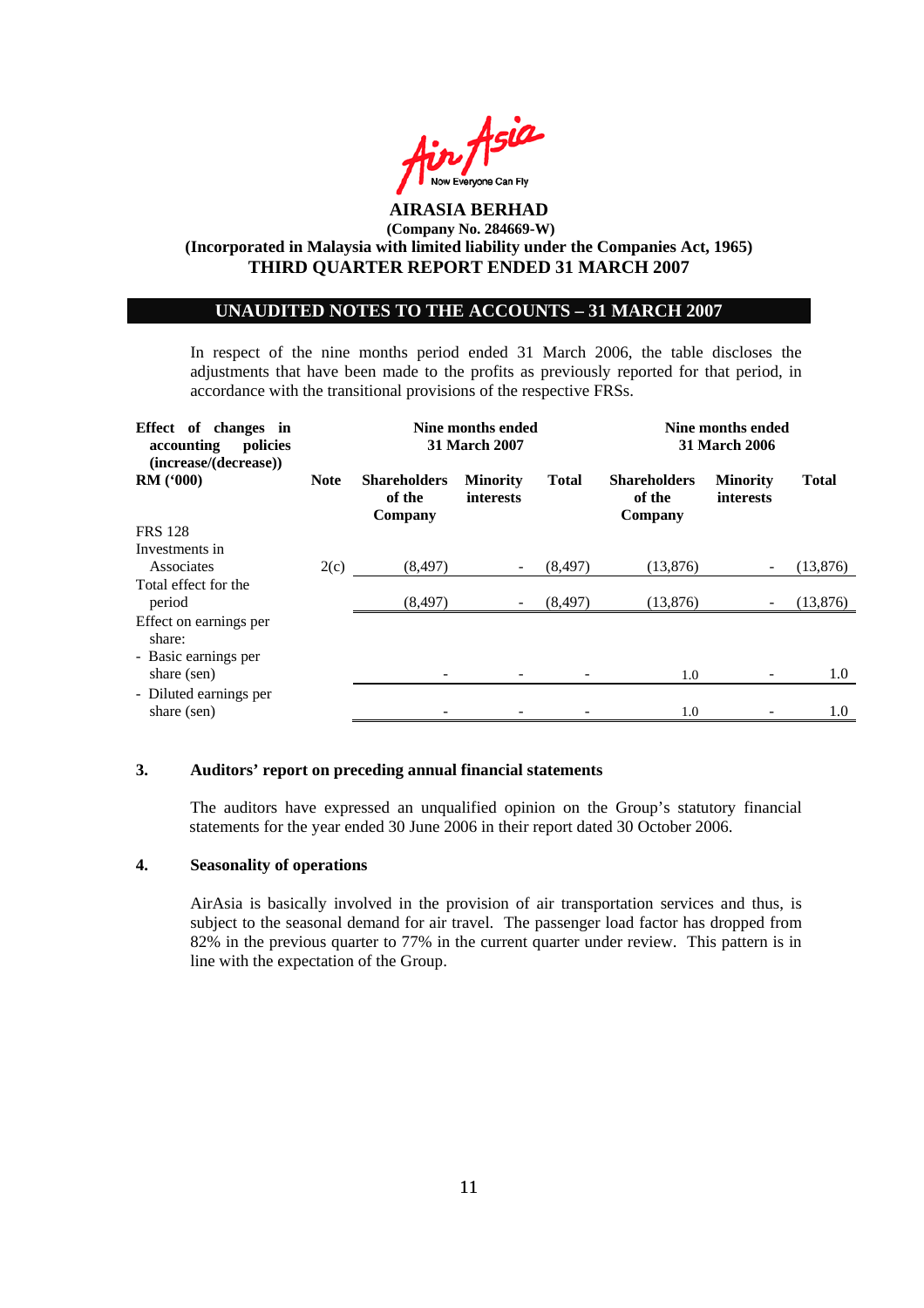

## **UNAUDITED NOTES TO THE ACCOUNTS – 31 MARCH 2007**

#### **5. Unusual items due to their nature, size or incidence**

 There were no unusual items affecting assets, liabilities, equity, net income or cash flows during the current quarter and financial period-to-date, except for the changes in accounting policies as disclosed in Note 2.

#### **6. Changes in estimates**

Other than described in Note 2(b), there were no changes in estimates that have had material effect in the current quarter and financial period-to-date results.

#### **7. Capital and reserves**

During the nine month period ended 31 March 2007, the issued and paid-up capital of the Company increased from 2,346,488,080 to 2,356,828,580 ordinary shares by the issuance of 10,340,500 ordinary shares pursuant to the exercise of ESOS at the option price of RM1.08. Other than the above, there was no issuance, cancellation, resale or repayment of debt and equity securities for the period ended 31 March 2007.

#### **8. Dividend paid**

There were no dividends paid in the quarter ended 31 March 2007.

## **9. Segment reporting**

Segmental information is not presented as there are no significant business segments other than the provision of air transportation services. The financial results for the quarter under review include our share of results from our operations in Thailand and Indonesia via our jointly controlled entity and associated company, Thai AirAsia Co. Ltd ("Thai AirAsia") and PT Indonesia AirAsia ("Indonesia AirAsia") respectively. The financial results from the operations in Thailand and Indonesia are not significant compared to the Malaysian operations.

#### **10. Property, plant and equipment**

 *(a) acquisition and disposals* 

During the third quarter ended 31 March 2007, the Group acquired plant and equipment with a cost of RM225.3 million (third quarter ended 31 March 2006: RM436.7 million). There was no substantial disposal of plant and equipment during the quarter under review (2006: Nil)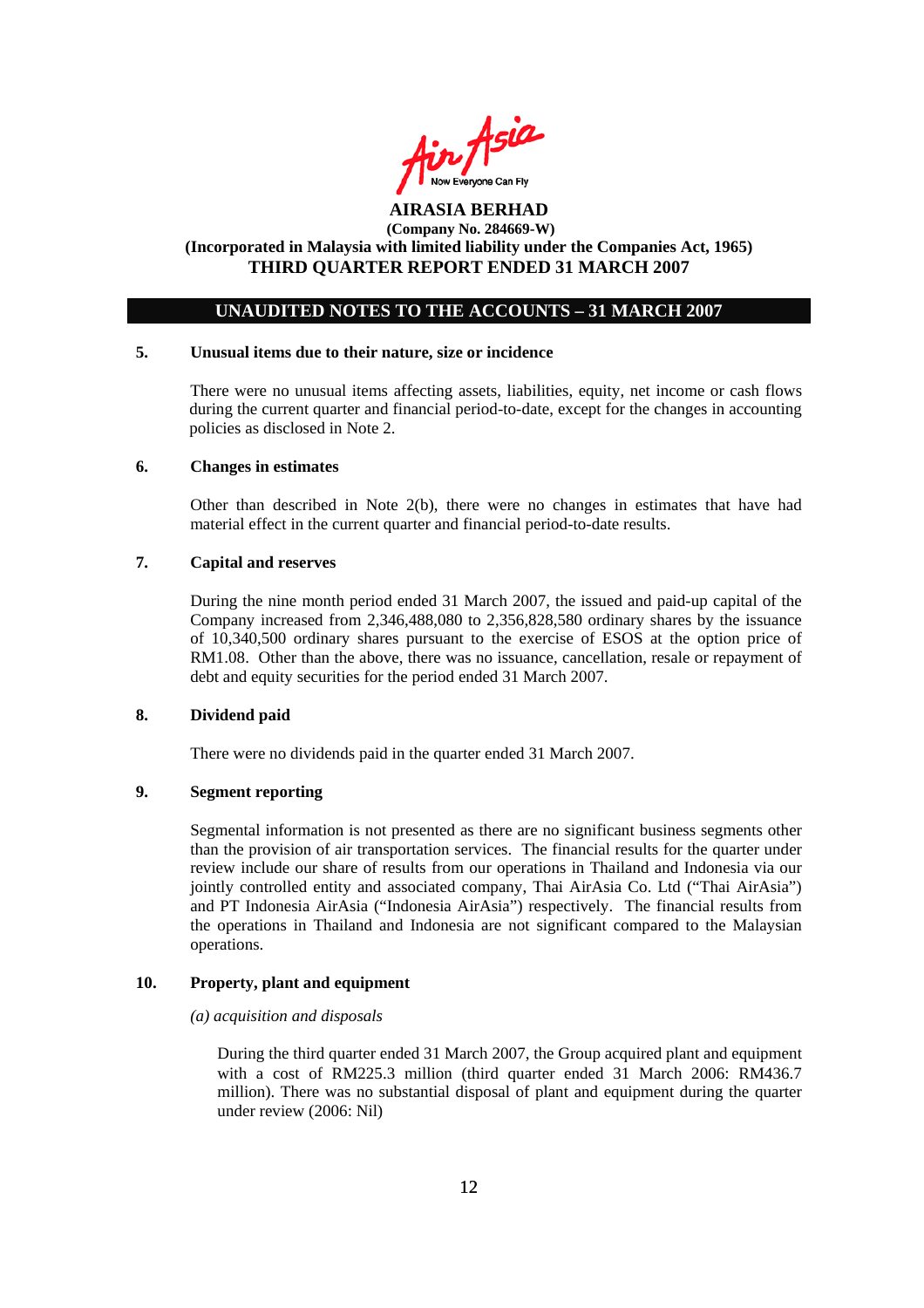

## **UNAUDITED NOTES TO THE ACCOUNTS – 31 MARCH 2007**

#### *(b) valuation*

 There was no revaluation of property, plant and equipment for the period ended 31 March 2007.

#### **11. Post balance sheet events**

There were no material events after the period end that has not been reflected in the financial statements for the financial period ended 31 March 2007.

#### **12. Changes in composition of the Group**

There were no changes in the composition of the Group, including business combinations, acquisition or disposal of subsidiaries and long term investments, restructuring and discontinuing operations during the quarter.

### **13. Contingent assets**

As at the date of this report, the Group does not have any contingent assets.

#### **14. Contingent liabilities**

The Company is currently disputing certain expenses charged by a service provider as at 31 March 2007 amounting to approximately RM9.6 million. The Directors are confident that resolution of the dispute above would be favorable to the Company.

Thai AirAsia Co. Ltd ("TAA"), a jointly controlled entity of the Group, has stood as guarantors to several banks which have extended loans to the company's trainee pilots to undergo their professional pilot courses. The guarantee will expire either upon the trainee pilot earning a Commercial Pilot Licence and is assigned as a co-pilot, or when the trainee pilot settles his/her outstanding loan with the bank. In the event that TAA's guarantee is called upon by the bank, TAA will have recourse against the trainee pilot's personal guarantors to recover the amount paid to the bank.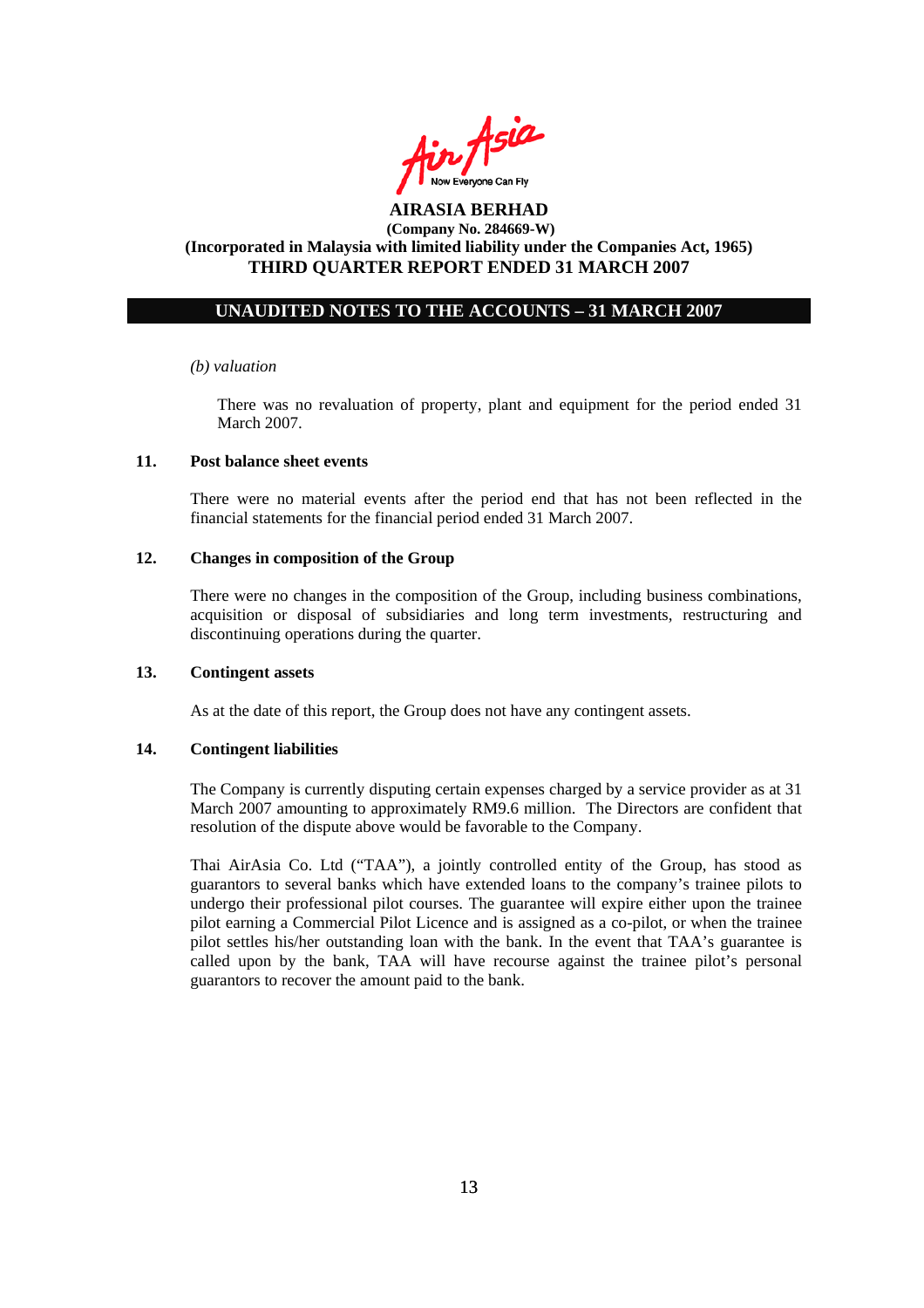

## **UNAUDITED NOTES TO THE ACCOUNTS – 31 MARCH 2007**

#### **15. Capital commitments outstanding not provided for in the interim financial report**

Capital commitments for property, plant and equipment:

|                                   |               | <b>Group and Company</b> |
|-----------------------------------|---------------|--------------------------|
|                                   | 31.03.07      | 30.06.06                 |
|                                   | <b>RM'000</b> | <b>RM'000</b>            |
| Contracted for                    | 19,028,613    | 6,805,533                |
| Authorised but not contracted for | 62,884        | 99,928                   |
|                                   | 19,091,497    | 6.905.461                |
|                                   |               |                          |

#### **16. Material related party transactions**

Details of the relationship and transactions between AirAsia and its related parties are as described below. The related party transactions described were carried out on the terms and conditions obtainable in transactions with unrelated parties unless otherwise stated.

| Name of company                                                          | <b>Relationship</b>                                                                                            |
|--------------------------------------------------------------------------|----------------------------------------------------------------------------------------------------------------|
| Thai AirAsia<br>PT Indonesia AirAsia<br>Fly Asian Xpress Sdn Bhd ("FAX") | A jointly controlled entity of the Company<br>An associate of the Company<br>Common shareholders and directors |

|                          |                                     | Group             |                   |
|--------------------------|-------------------------------------|-------------------|-------------------|
|                          |                                     | Nine Months ended | Nine Months ended |
|                          |                                     | 31 March 2007     | 31 March 2006     |
|                          |                                     | <b>RM'000</b>     | RM'000            |
|                          | Thai AirAsia                        |                   |                   |
| $\overline{\phantom{a}}$ | Sublease rental income on aircrafts | 24,265            | 6,890             |
| $\overline{\phantom{a}}$ | Lease rental income on aircrafts    | 13,829            | 9,868             |
| $\overline{\phantom{a}}$ | Maintenance and overhaul charges    | 21,776            | 8,671             |
|                          | PT Indonesia AirAsia                |                   |                   |
| $\overline{\phantom{a}}$ | Sublease rental income on aircrafts | 10,845            | 4,466             |
| $\overline{\phantom{a}}$ | Lease rental income on aircrafts    | 10,201            | 4,050             |
| $\overline{\phantom{a}}$ | Maintenance and overhaul charges    | 12,114            | 4,636             |
|                          | FAX (on full reimbursement basis)   |                   |                   |
| $\overline{\phantom{a}}$ | Sublease rental income on aircrafts |                   |                   |
| $\overline{\phantom{a}}$ | Maintenance and other charges       | 1,273             |                   |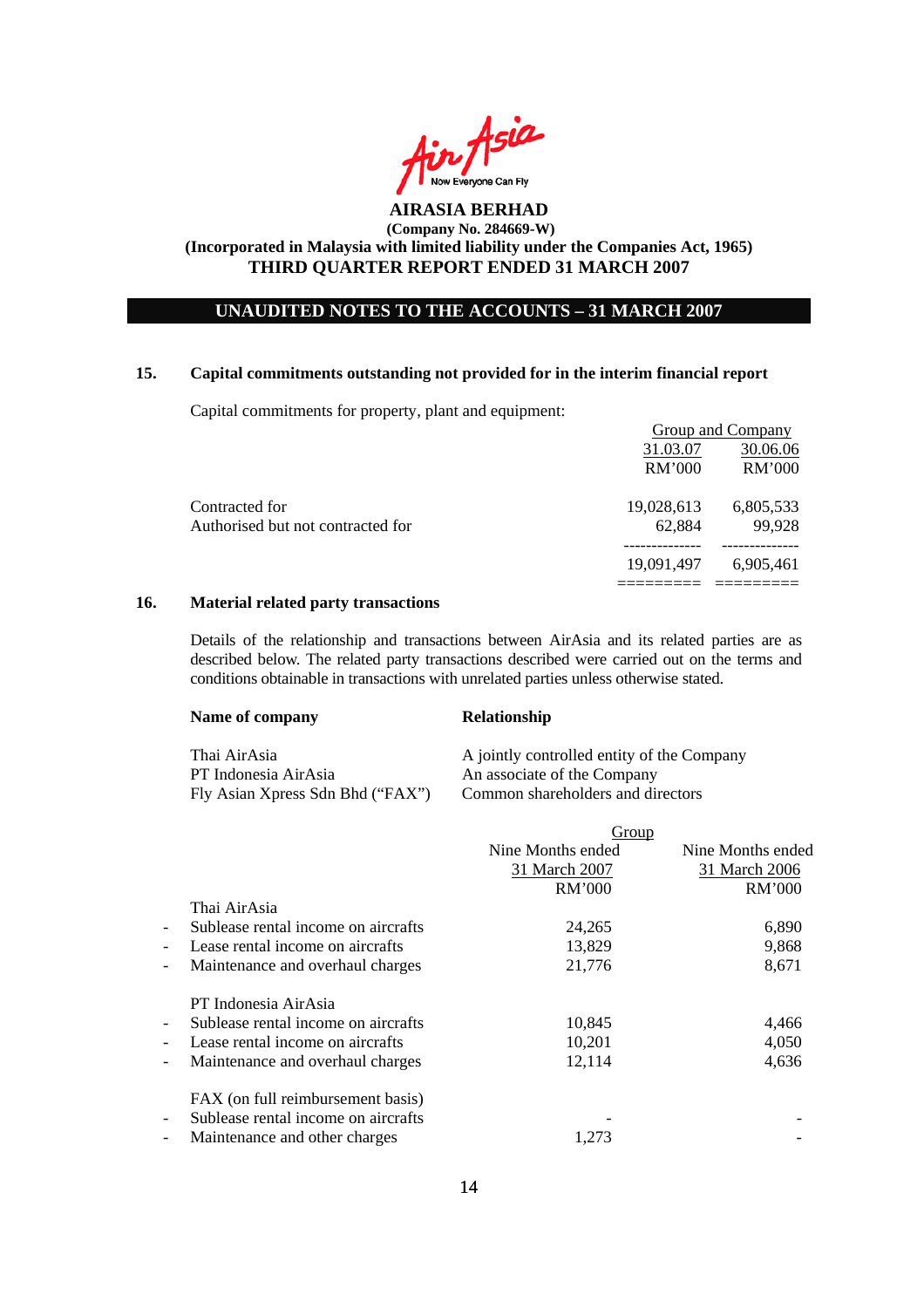

## **UNAUDITED NOTES TO THE ACCOUNTS – 31 MARCH 2007**

#### **17. Review of performance**

The Group recorded revenue of RM396.2 million (2006:RM258.6 million) and profit before tax of RM43.0 million (2006: RM14.7 million-restated) respectively for the quarter under review. The corresponding quarter's profit before tax in the preceding quarter was restated due to the adoption of FRS 128 as explained in Note 2 (c) above.

The average fare for the quarter was lower by 7% at RM171 as compared to RM183 in the previous quarter. The Group introduced new frequencies (inclusive of international flights) from Kota Kinabalu and Kuching hubs. The third quarter is also seasonally a weaker quarter. These factors necessitate lower average fare in order to maintain strong passenger growth momentum and to maintain high load factor.

The domestic rationalization commenced on 1 August 2006 with no complications. This process has helped the Company to capture significant market growth and expanded its market share. As at March 2007, AirAsia garnered more than 50% share of the domestic market and is the market leader in domestic Malaysian operations.

#### **18. Variation of results against preceding quarter**

The Group achieved a profit before tax of RM43.0 million for the quarter under review. This is lower by RM50.3 million compared to that of the immediately preceding  $2^{nd}$  quarter ended 31 December 2006. The revenue recorded in the quarter under review has helped reduce the impact of higher depreciation, amortization charge and finance costs attributed to the new Airbus A320 aircraft in our current fleet. The strengthening of Malaysian Ringgit has also contributed positively to the results. As of 31 March 2007, the AirAsia Group has already taken delivery of 18 new Airbus A320 aircraft in total.

#### **19. Current year prospects**

The Group will continue to add more capacity in the current quarter, the capacity addition will be used to introduce several new destinations and increase frequency on existing routes. The domestic rationalization has presented the Company with opportunities to introduce more routes in Malaysia that was previously not undertaken by any airlines. In addition, the domestic rationalization facilitates a fair and rational competitive environment. Based on current forward booking trend, the underlying demand remains strong.

The induction of more Airbus A320 aircraft into our fleet has continued to contribute significant operating cost savings and higher reliability.

The Directors are positive in respect of the long term business outlook for the Group and expect profit growth for the full financial year ending 30 June 2007.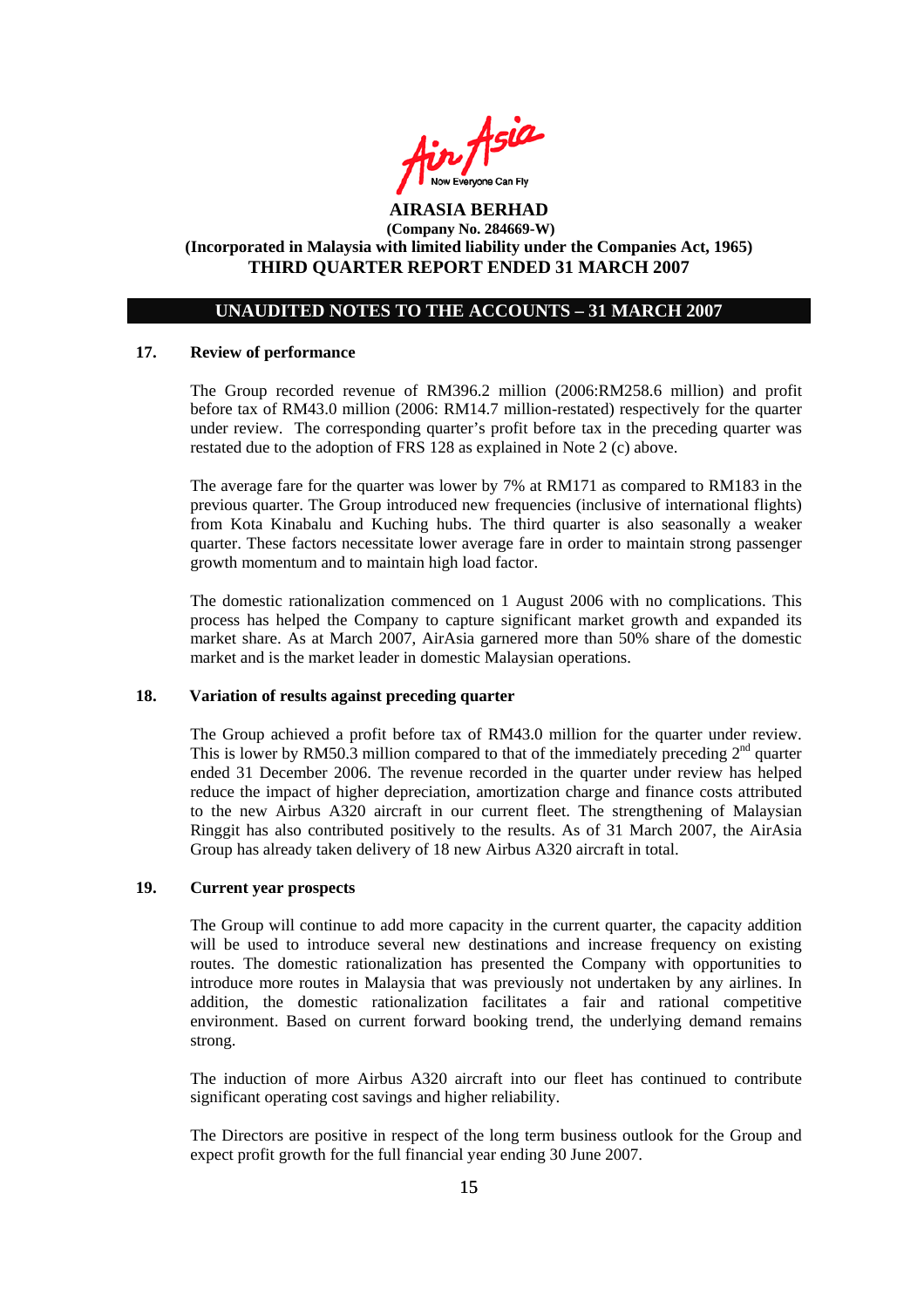

### **UNAUDITED NOTES TO THE ACCOUNTS – 31 MARCH 2007**

#### **20. Income tax expense**

|              | <b>INDIVIDUAL QUARTER</b> |                     | <b>CUMULATIVE QUARTER</b> |                       |  |
|--------------|---------------------------|---------------------|---------------------------|-----------------------|--|
|              | <b>Current Year</b>       | <b>Preceding</b>    | <b>Current Year</b>       | <b>Preceding Year</b> |  |
|              | <b>Quarter</b>            | <b>Year Quarter</b> | <b>Period</b>             | Corresponding         |  |
|              | <b>Ended</b>              | <b>Ended</b>        | <b>Ended</b>              | <b>Period Ended</b>   |  |
|              | 31/03/07                  | 31/03/06            | 31/03/07                  | 31/03/06              |  |
|              | <b>RM'000</b>             | <b>RM'000</b>       | <b>RM'000</b>             | <b>RM'000</b>         |  |
| Group        |                           |                     |                           |                       |  |
| Current tax  | 1,324                     | 555                 | 3,702                     | 717                   |  |
| Deferred tax | (45, 125)                 |                     | (169, 026)                |                       |  |
|              | 43,801                    | 555                 | (165, 324)                | 717                   |  |

In the preparation of the financial statements in the previous periods, the Group and Company had considered the investment allowance as forming part of the tax base of the qualifying assets acquired. Deferred tax assets amounting to RM153.6 million in respect of unutilised investment allowances as at 30 June 2006 had not been recognised in the financial statements in accordance with the current accounting policy and approved accounting standards in Malaysia.

We have been advised that the investment allowance received by the Company does not form part of the tax base of the qualifying assets acquired and falls under the ambit of tax credit. Following the advice above, the Group and Company has now recognised deferred tax arising from the investment allowance.

The current taxation charge is in respect of interest income, which is assessed separately.

#### **21. Unquoted investments and properties**

There was no sale of unquoted investments or properties for the quarter under review and financial period to date.

#### **22. Quoted investments**

There was no purchase or disposal of quoted securities for the quarter under review and financial period to date.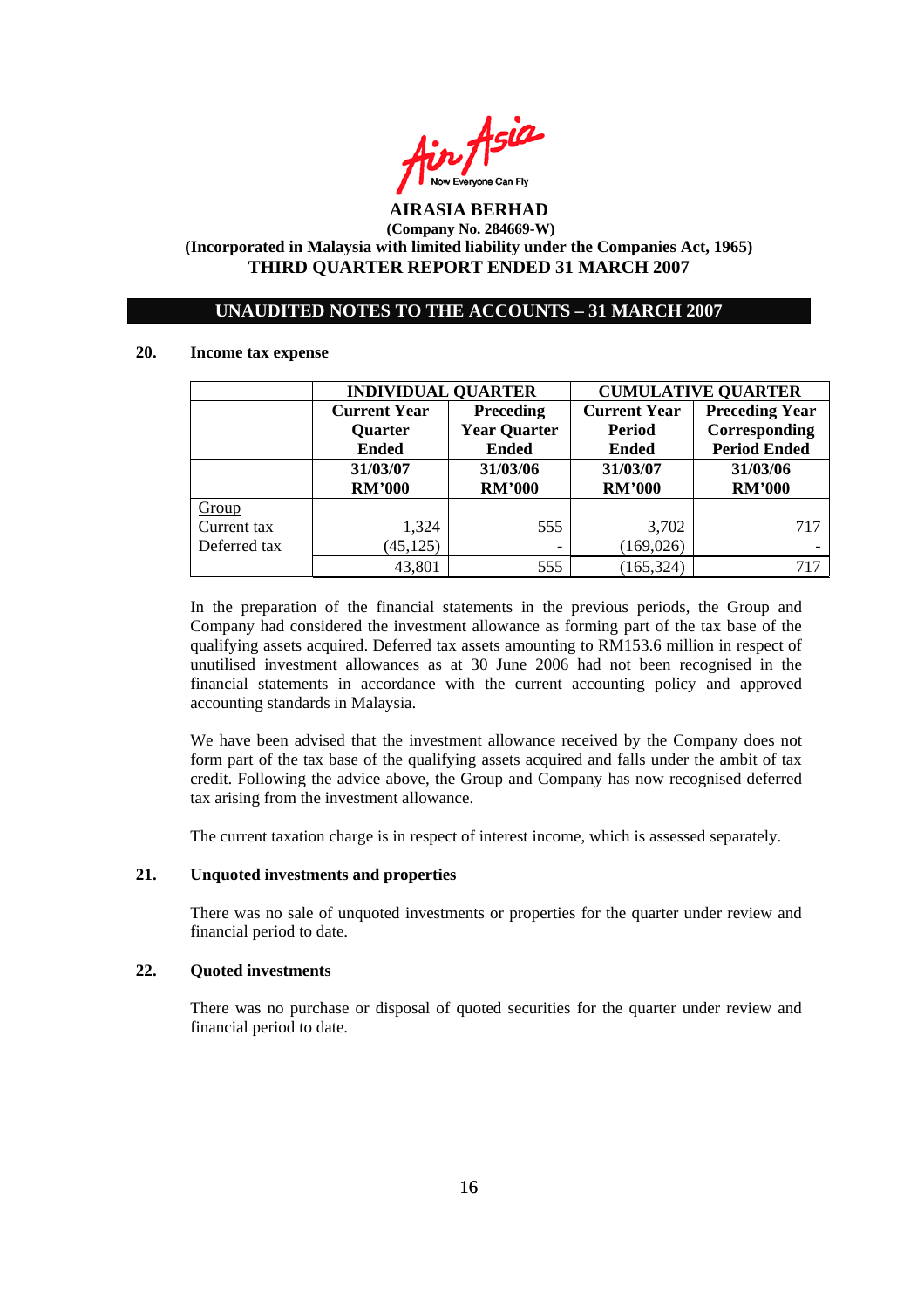

### **UNAUDITED NOTES TO THE ACCOUNTS – 31 MARCH 2007**

#### **23. Status of corporate proposals announced**

The company entered into a Memorandum Of Understanding ("MOU") with Fly Asian Xpress Sdn Bhd ("FAX") on 05 January 2007 in respect of the licencing of the AIRASIA Brand for use in FAX budget long haul low cost air services as well as equity participation in FAX.

AirAsia and FAX are working together to finalize the terms of the License as AirAsia continues to closely monitor the latest developments in FAX's proposed budget long haul services. Discussions are progressing well and the Parties envisage that the relevant terms and agreements will be ready for approval soon.

#### **24. Borrowings and debt securities**

|                           | <b>At 31 March 2007</b><br><b>RM'000</b> | <b>At 30 June 2006</b><br><b>RM'000</b> |  |
|---------------------------|------------------------------------------|-----------------------------------------|--|
| <b>Current</b><br>Secured | 295,844                                  | 265,360                                 |  |
|                           |                                          |                                         |  |
|                           |                                          |                                         |  |
| Non-current<br>Secured    | 1,905,422                                | 787,276                                 |  |

The term loans are for the purchase of new aircraft A320-200.

The maturity period of non-current borrowing is 12 years and below. The entire borrowings are denominated in US Dollar.

As at the balance sheet date, the weighted average effective interest rate of the borrowings is at 5.01% per annum (2006: 5.01% per annum).

These term loans are secured by the following:

- (a) Assignment of rights under contract with Airbus over each aircraft
- (b) Assignment of insurance of each aircraft
- (c) Assignment of airframe and engine warranties of each aircraft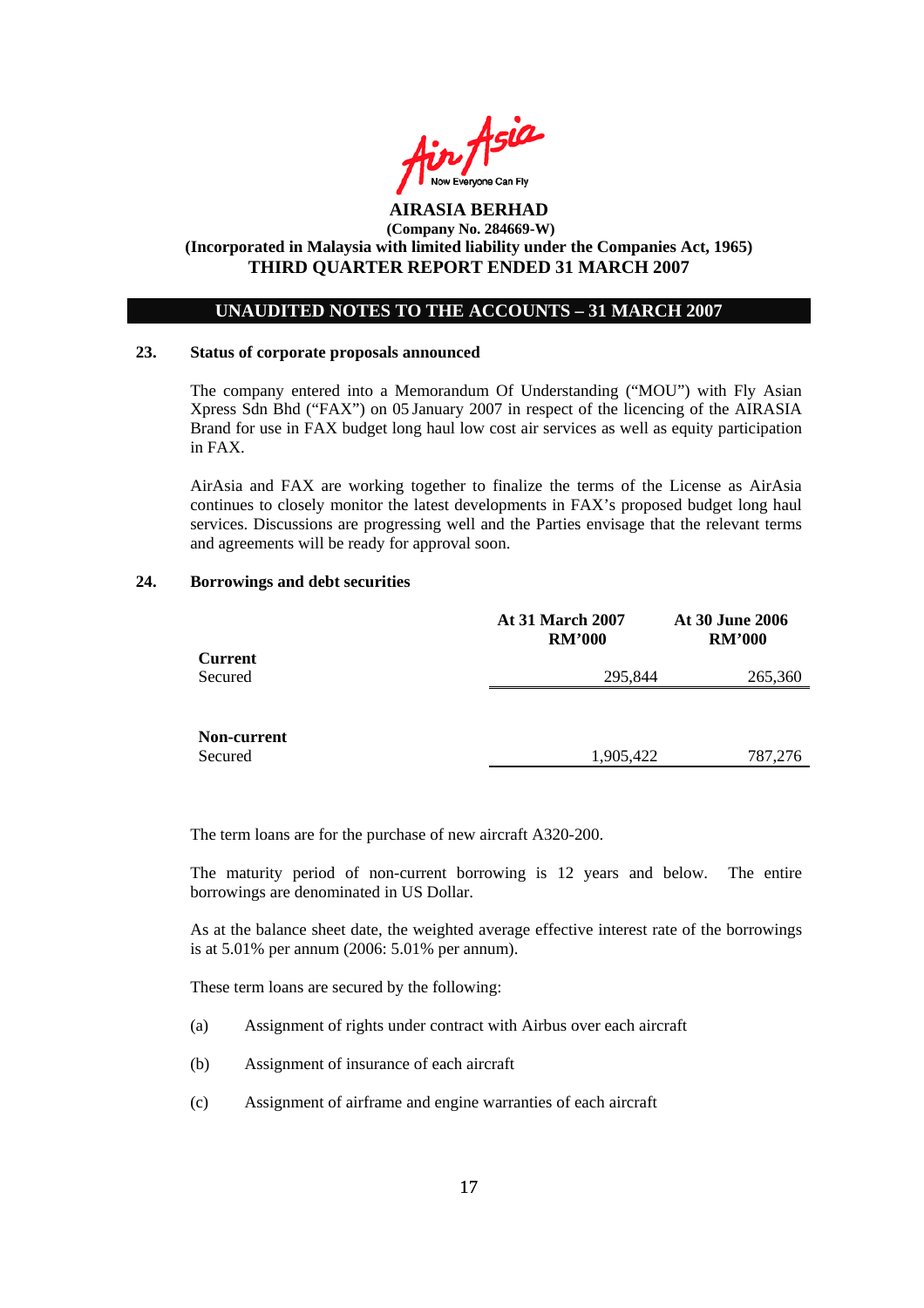

## **UNAUDITED NOTES TO THE ACCOUNTS – 31 MARCH 2007**

### **25. Off balance sheet financial instruments**

The fair value of derivative financial instruments is the present value of their future cash flows and is derived from the valuations, calculated by the Company's bankers.

(i) Forward Foreign Exchange swaps

Forward foreign exchange contracts protect the Group from movements in exchange rates by establishing the rate at which a foreign currency asset or liability will be settled. Exchange gains and losses arising on contracts entered into as hedges of anticipated future transactions are deferred until the date of such transaction, at which time they are included in the measurement of such transactions.

As at 23 May 2007, the Company has entered into several long dated par forward foreign exchange contracts for settlement at fixed Ringgit rates over a period of 12 years in respect of a number of its aircraft purchase loans.

(ii) Interest Rate Swaps

The Company entered into a capped, interest rate swap to hedge against fluctuations in the US-LIBOR on its USD2.2 billion term loans on its existing and future aircraft financing for deliveries between 05 Dec 2005 to 01 Feb 2009. The effect of this transaction obliges it to pay fixed interest rate of between 4.71% and 4.85% instead of being subjected to the floating US-LIBOR for the entire loan amount.

(iii) Fuel Hedging

As at 23 May 2007, the Group hedged its upside risk with a cap at USD75.0 (WTI benchmark). The Group has hedged up to 90% for the remaining months in the current financial year ending 30 June 2007.

#### **26. Material litigation**

As at 23 May 2007, there was no material litigation against the Group.

### **27. Dividend**

The Directors do not recommend any dividend for the quarter ended 31 March 2007.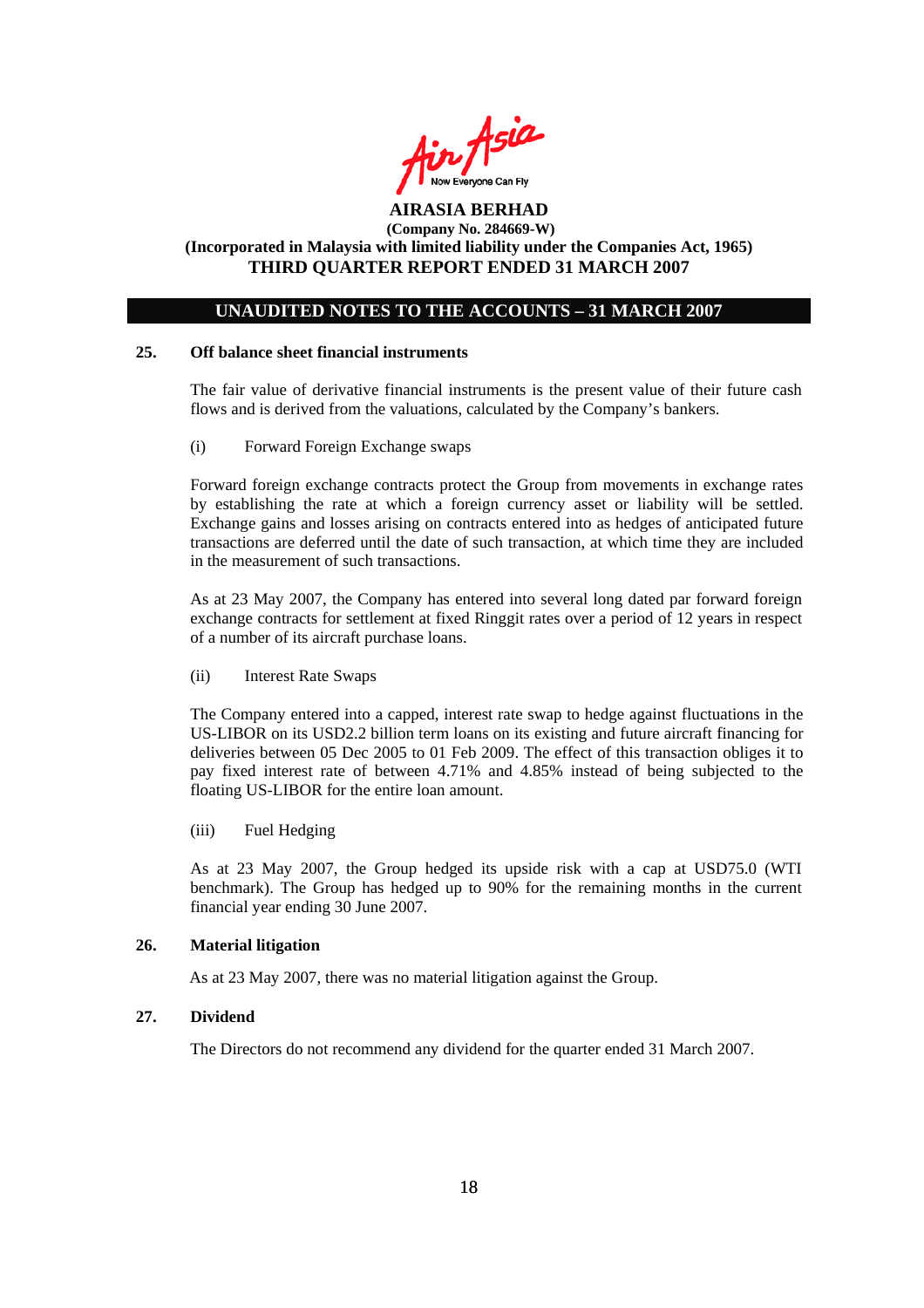

## **UNAUDITED NOTES TO THE ACCOUNTS – 31 MARCH 2007**

#### **28. Earnings per share**

#### *(a) Basic earnings per share*

 Basic earnings per share of the Group are calculated by dividing the net profit for the period by the weighted average number of ordinary shares in issue during the period.

|                                                                                        | <b>INDIVIDUAL QUARTER</b>                        |                                                                | <b>CUMULATIVE QUARTER</b>              |                                                             |
|----------------------------------------------------------------------------------------|--------------------------------------------------|----------------------------------------------------------------|----------------------------------------|-------------------------------------------------------------|
|                                                                                        | <b>Current</b><br><b>Quarter</b><br><b>Ended</b> | <b>Preceding Year</b><br>Corresponding<br><b>Quarter Ended</b> | <b>Current</b><br>Year<br><b>Ended</b> | <b>Preceding Year</b><br>Corresponding<br><b>Year Ended</b> |
|                                                                                        | 31/03/07                                         | 31/03/06                                                       | 31/03/07                               | 31/03/06                                                    |
| Net profit/(loss) for the financial<br>period (RM'000)                                 | 86,873                                           | 14,063                                                         | 313,431                                | 74,129                                                      |
| Weighted<br>average number<br>- of<br>ordinary shares in issue for basic<br>EPS ('000) | 2,352,236                                        | 2,122,745                                                      | 2,352,236                              | 2,122,745                                                   |
| Adjusted<br>for<br>share<br>options<br>granted $(000)$                                 | 22,421                                           | 34,352                                                         | 22,421                                 | 34,352                                                      |
| Adjusted<br>weighted<br>average<br>number of ordinary shares ('000)                    | 2,374,657                                        | 2,157,097                                                      | 2,374,657                              | 2,157,097                                                   |
| Basic earnings per share (sen)<br>Diluted earnings per share (sen)                     | 3.7<br>3.7                                       | 0.7<br>0.7                                                     | 13.3<br>13.2                           | 3.5<br>3.4                                                  |

#### *(b) Diluted earnings per share*

For the diluted earnings per share calculation, the weighted average number of ordinary shares in issue is adjusted to assume conversion of all dilutive potential ordinary shares. The Group's dilutive potential ordinary shares are in respect of options over shares granted to employees.

 In respect of options over shares granted to employees, a calculation is done to determine the number of ordinary shares that could have been acquired at fair value (determined as the average share price of the Company's shares) based on the monetary value of the subscription rights attached to outstanding options over shares. The number of ordinary shares calculated is compared with the number of shares that would have been issued assuming the exercise of the options over shares. The difference is added to the